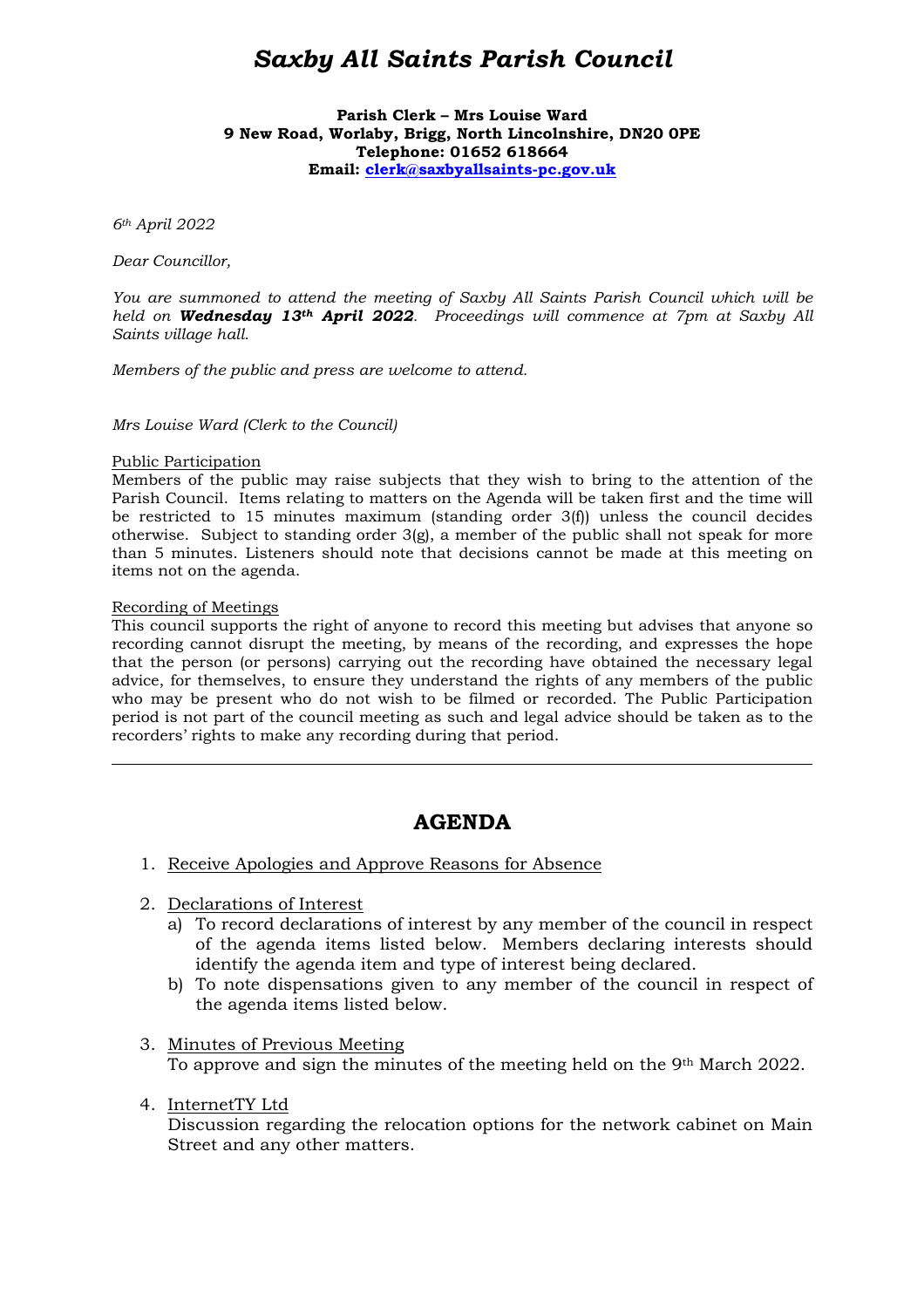# *Saxby All Saints Parish Council*

5. Reports from Ward Councillor(s)

Ward Councillors to update the Parish Council on activities within North Lincolnshire Council. Any items requiring an action must be raised under a separate agenda item.

- 6. Highways/Footpaths/Public Right of Way
	- a) To receive updates on the following and resolve any action:
		- New village name sign.
		- Maintenance of bus shelters.
		- Seating/bench provision.
		- Low Villages Community Speed Watch.
		- Dog bag dispensers.
		- Dog fouling.
		- Saxby Mill Lane, Danns Hill road surface condition.
		- Vandalism of village bird scarers.
	- b) To receive notification of other issues and to resolve action required.

### 7. Open Space Management

To discuss and resolve any action regarding Spring in Bloom 2022.

### 8. Planning

a) To receive any applications made to North Lincolnshire Council and resolve a comment:

| i.  | Application No: | PA/2022/598                                 |
|-----|-----------------|---------------------------------------------|
|     | Proposal:       | Notice of intention to fell a cherry &      |
|     |                 | repollard a bay willow tree, both situated  |
|     |                 | within Saxby all Saints' Conservation Area  |
|     | Site Location:  | Stoneholme, 17 Main Street, Saxby All       |
|     |                 | Saints, DN20 0QJ                            |
|     | Applicant:      | Mr James Tomlinson                          |
| ii. | Application No: | PA/2022/632                                 |
|     | Proposal:       | Notice of intention to fell a damson and    |
|     |                 | prune a yew tree, situated within Saxby all |
|     |                 | Saints' Conservation Area                   |
|     | Site Location:  | 4 School House, Church Lane, Saxby All      |
|     |                 | Saints, DN20 0QE                            |
|     |                 | Mr & Mrs David James                        |
|     | Applicant:      |                                             |

b) To receive decisions made by North Lincolnshire Council.

- c) To note any planning applications received after the agenda has been posted. To resolve their inclusion on the next agenda and request an extension to the consultation period from North Lincolnshire Council.
- d) Any other planning matters.
- 9. Police Matters/Neighbourhood Watch/NAT To discuss and resolve any action.
- 10.Queen's Platinum Jubilee June 2022 To discuss and resolve any action.
- 11.Low Villages Newsletter Article suggestions from councillors.